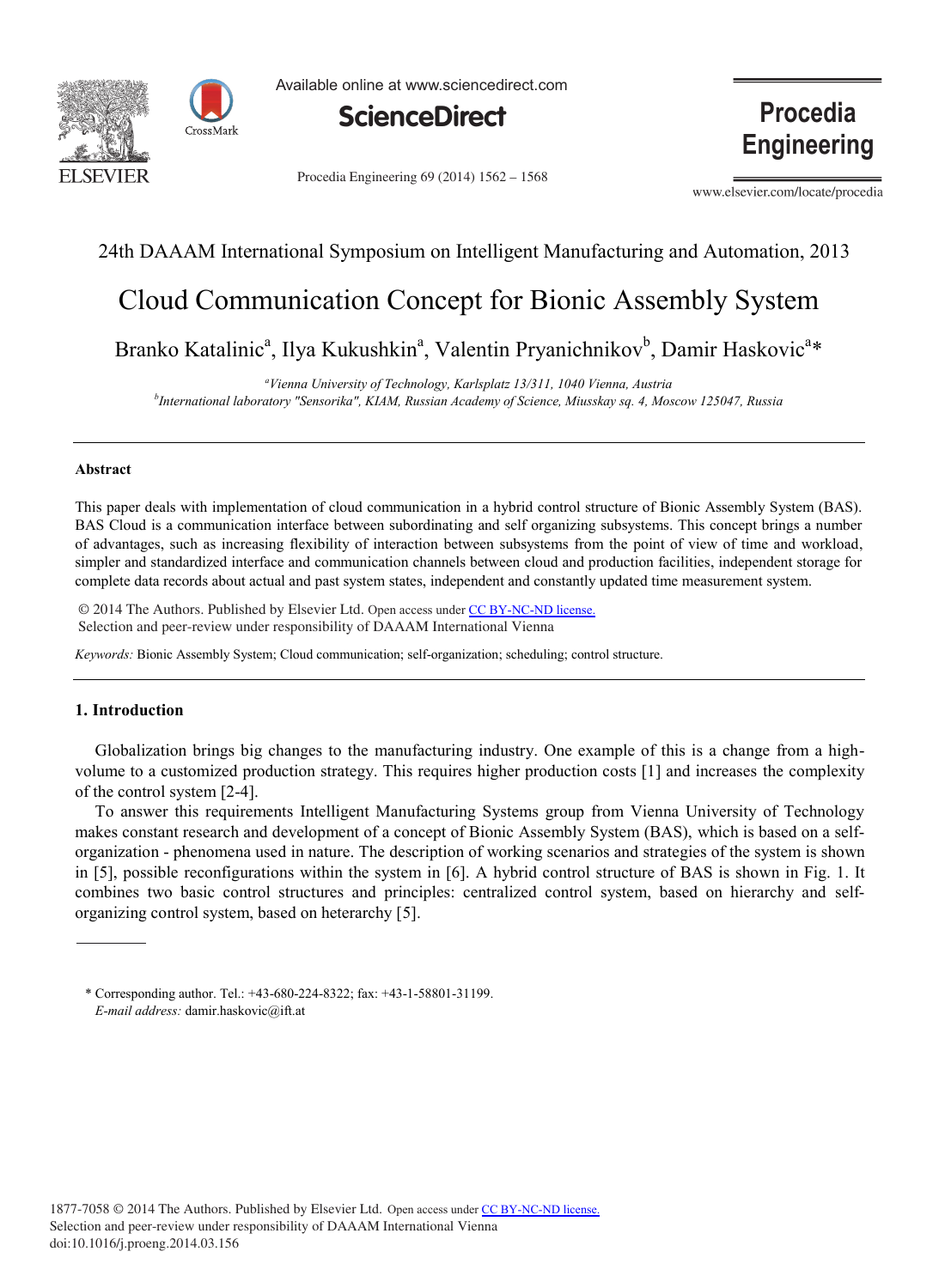

Fig. 1. Hybrid Control Structure of Bionic Assembly System (BAS) [5]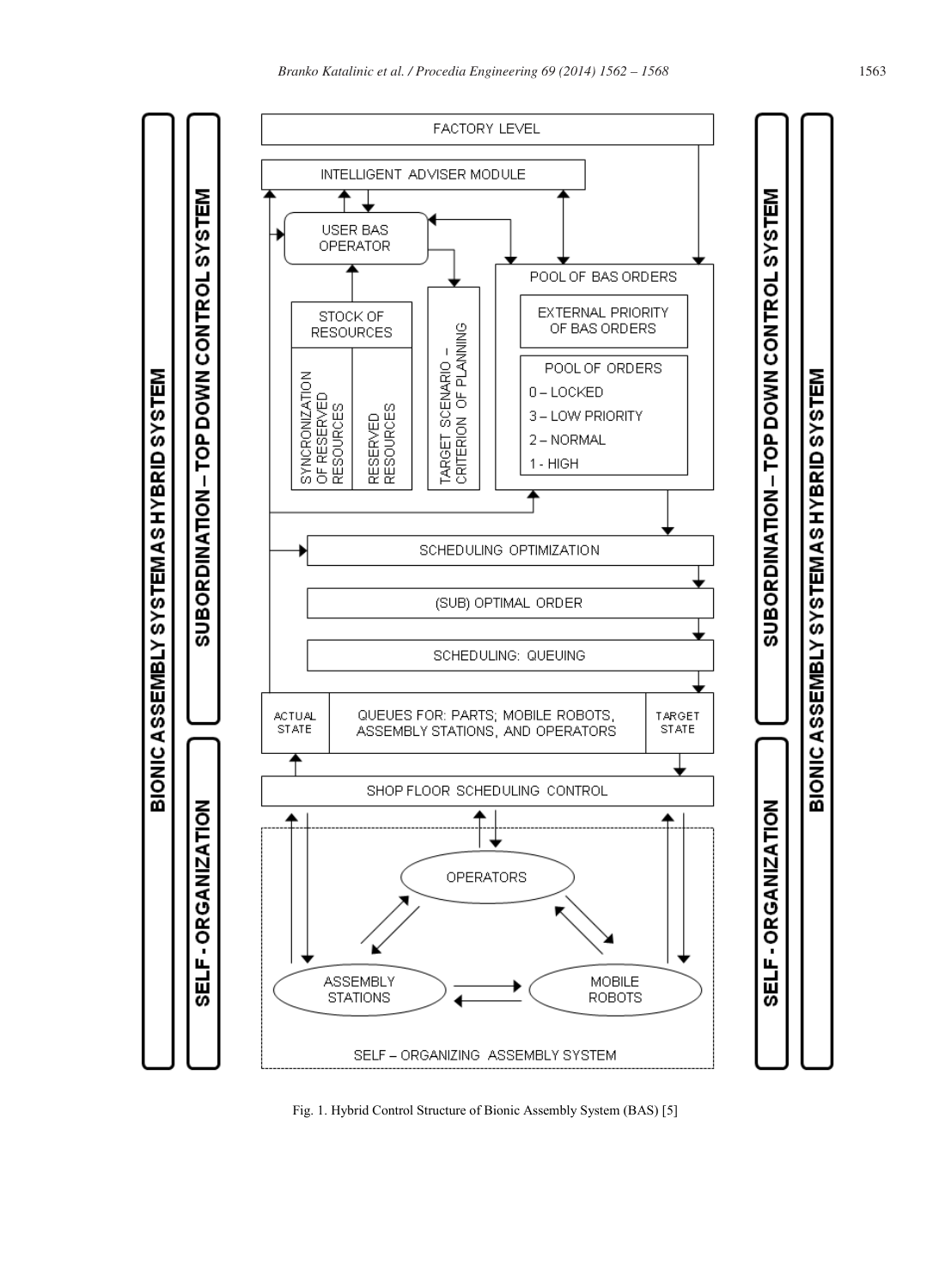System analysis and simulation of BAS working scenarios [7] show following system characteristics:

- Strong interaction between subordinating and self-organizing subsystems
- Shop floor facilities cannot function without permanent and active role of the control system
- Log data is not independent
- Data accessibility is limited on working time of the control system
- Communication between active components follows the concept "Everyone-to-Everyone"
- Communication has no standardized protocol
- x If only one element is active, it communicates with nobody. If there are only independent irrelevant active elements, system cannot function. They can communicate, but cannot make progress in production.
- Start of production strongly depends on the shut down sequence (switching off order of the machines). Special problem is when a new start is made by machines, which were not used during the last work period.

Progress in the field of IT has a positive influence on the abilities of computer-based control systems. Cloud Computing is a nice example of this progress. It is a new concept with high potential. This potential could be applied in many different fields. Applications in IT environment are shown in [3]. Google Docs, Dropbox, Skydrive [4], [5], [6], and [7] are examples of cloud computing in home and office usage.

Current research of IMS group is focused on implementation of cloud communication concept to the hybrid control structure of BAS. Preliminary results of this research are presented in this paper.

# **2. Cloud Communication in BAS**

BAS Cloud is introduced between subordinating and self-organizing subsystems as shown in Fig. 2. Functionally it is an informational interface between two subsystems. Exchange of information between a cloud and subsystems goes through communication channels. In this paper, flow of information from any component to the cloud is called upload and in the opposite way download. Cloud has a two way communication with the shop floor scheduling control, one way communication (upload) with the target state module and one way communication (download) with the actual state module.

Examples of data going through the upload channel from the target state module are: orders for mobile robots, orders for assembly stations, orders for operators and orders for transport system.

Examples of data going through the download channel to the actual state module are: states of mobile robots, states of assembly stations, states of operators and states of transport system.

From the other side, following shop floor components have a two way communication with the cloud: assembly stations, mobile robots and operators.

- x **Assembly stations** are machines which can complete one or more assembly operations on one or more different products. There can be more alternative assembly stations with different assembly times for the same assembly operation. Also assembly stations are suitable for one or more types of mobile robots. Examples of data going through the upload channel from assembly stations are: station ID, assembly station capabilities (robot, product, operation) and current state (idle, in progress (operation ID/ time to finish), error), product quality state, current order ID, etc. Example of data going through the download channel to assembly stations is the next order ID. This data helps the assembly station to prepare for the next assembly operation.
- **Mobile robots** are responsible for transporting assembly pallets through the assembly system. Each mobile robot gets an assembly order. It means to assemble one piece of one product. During the assembling procedure mobile robot can have alternative ways. It is possible, that one assembly operation can be completed by different assembly stations or workers. During the selection of the most suitable station for the next assembly operation robot follows the criteria of "the shortest completing time" of the next assembly operation. Examples of data going through the upload channel from mobile robots are: mobile robot ID, current order ID,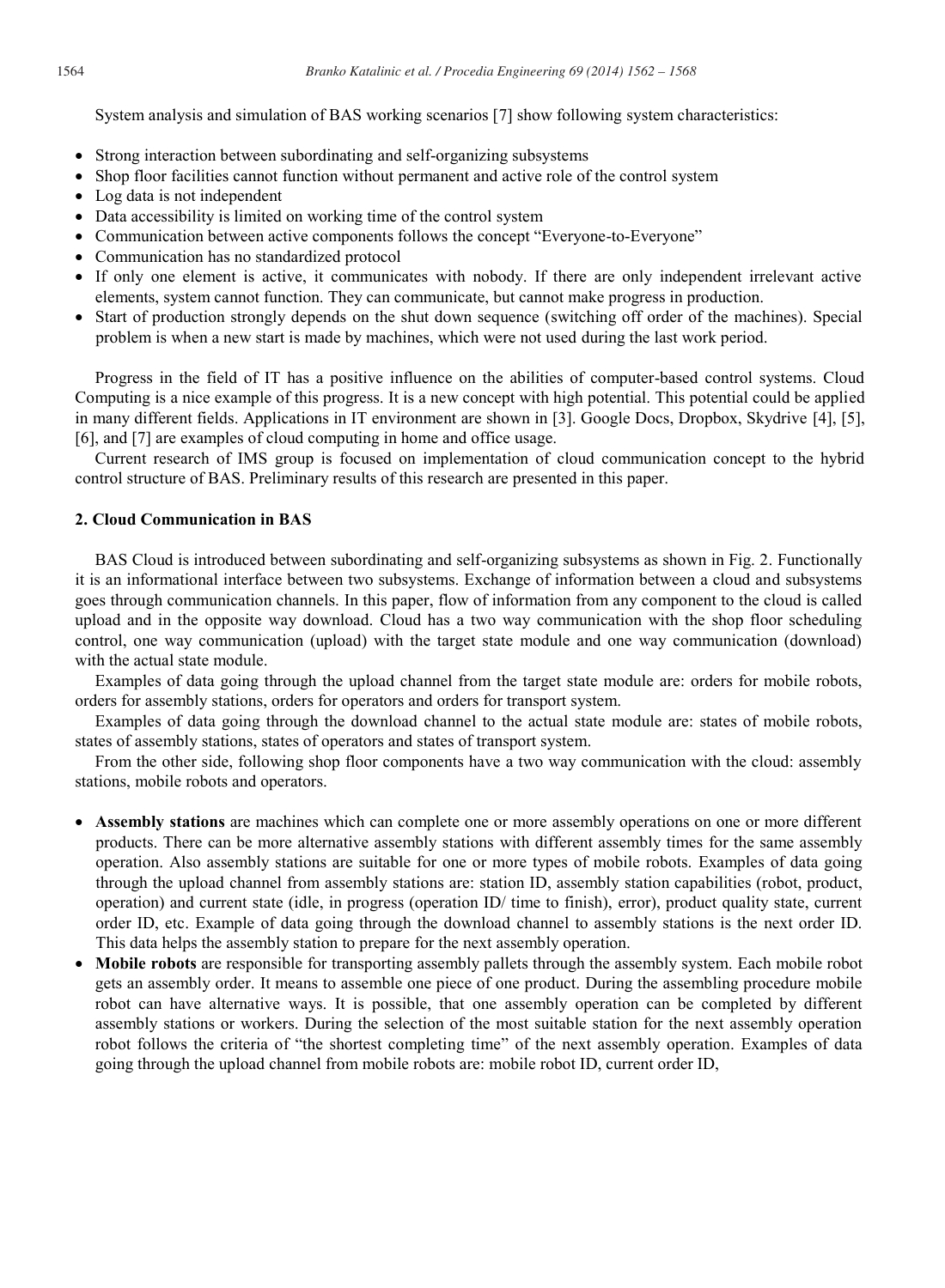

Fig. 2. Cloud-based Hybrid Control Structure of BAS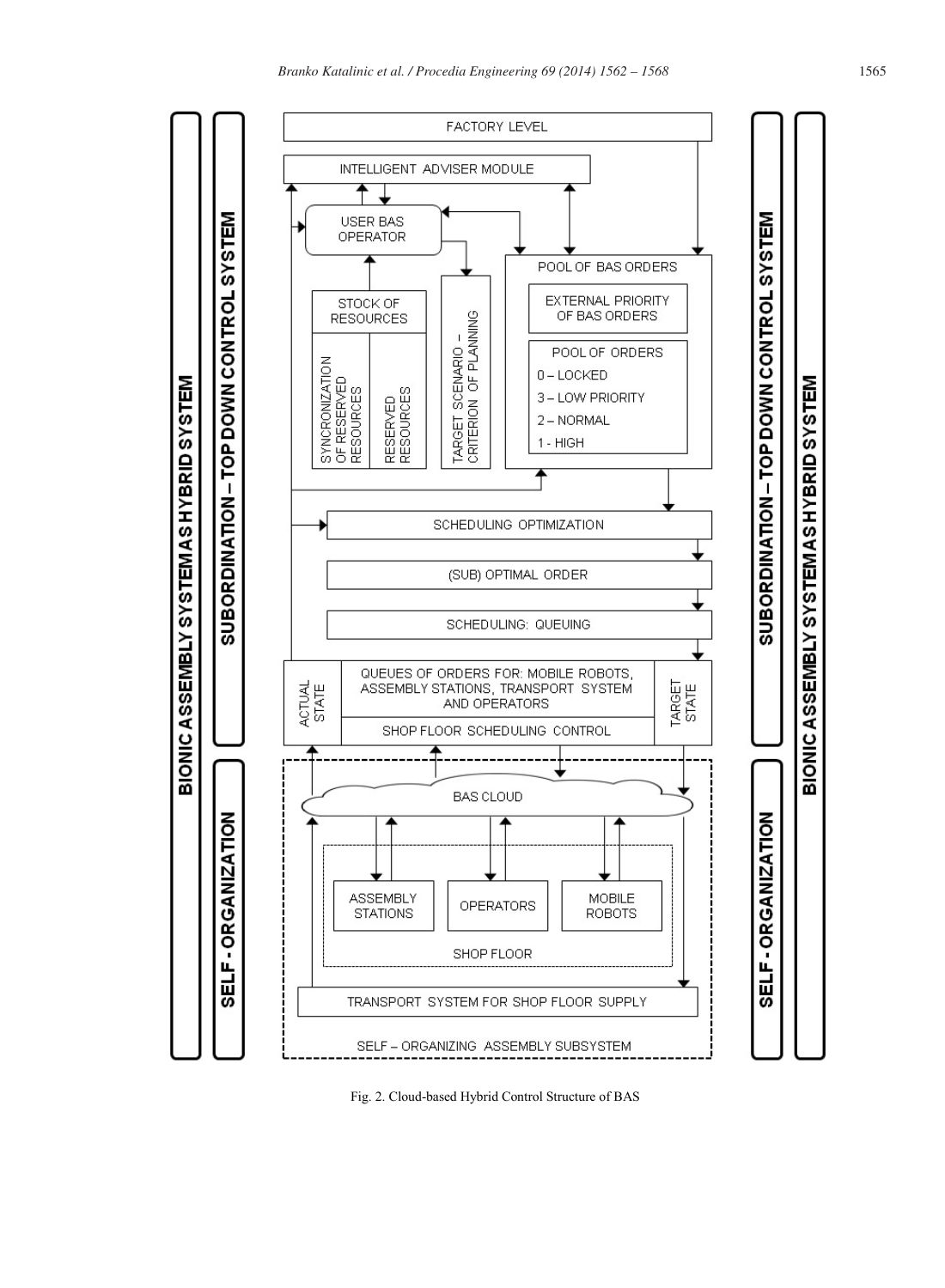current assembly step, current station, own shop floor position, current state (idle, moving, in a queue, assembly operation, quality error, error, battery level), etc. Examples of data going through the download channel to mobile robots are: next order ID, list of available stations, waiting time in front of the stations, etc.

**• Operators** are responsible for assembly stations set ups, ensuring and supporting the material flow in the system and correction of interruptions during production. They get the orders through the download channel and send the results of the work through the upload channel.

Cloud communication opens a new possibility to include a transport system for shop floor supply with parts and other means into the self organizing subsystem. Supply orders come through the download channel. After the completion of the orders, the results are sent to the cloud through the upload channel.

#### **3. Working scenario**

System orders are coming from a high level of the top - down control system of a factory. A process of assembly orders forming and logic of BAS working cycles is described in [5]. As a result of this process queues of orders for mobile robots, assembly stations, transport system and operators come to the target state module of the shop floor scheduling control unit. From this module the orders are going to the corresponding component of the self organizing subsystem. After the completion of orders a feedback from self organizing assembly subsystem components comes to the actual state module. Shop floor control unit is responsible to feed the orders to the components in the right way: one order in time for one component.

This orders come to the BAS cloud through the upload channel. Shop Floor Scheduling Control starts to generate pallets and tags for assembly orders. Tag includes information about assembly order, number of assembly steps and ID of operation required for each step. Operator receives this information and prepares the pallet accordingly. When a pallet is prepared, operator uploads the Pallet ID and Status: New to the cloud.

If there are suitable mobile robots without a pallet in the system, they send a status update to the cloud and drive to a pool of pallets. If all robots are busy, the first suitable one who is finished gets this assembly pallet.

When the robot gets a pallet, it sends the following data to the cloud through the upload channel: mobile robot ID, current order ID, current assembly step, current station and own position (X,Y). After that the mobile robot gets the following data from the cloud through the download channel: list of available stations and waiting time in front of the stations. A list of available stations would be sorted according to the robot ID, product ID and current assembly operation. Waiting Time in front of the stations is calculated according to (1)

$$
T_w = \sum_{i=1}^n N_i^{Rt} * T_{op} \tag{1}
$$

 $T_w$  - waiting time is calculated as a sum of times of assembly operation ( $T_{op}$ ) multiplied with  $N_i^{Rt}$  - number of robots of type *i*, where *i* is changed from the first till the last robot type.

After all information from the cloud is received, the robot calculates the best decision with an algorithm described in [7]. When the decision is made, robot sends his updated Next station and Current state (moving) to the cloud and starts moving. While moving, robot reads the QR-codes grid on the floor and sends his position to the cloud. This helps to track the robot constantly on the shop floor.

When the robot arrives to a station, it updates his Current Station field in the cloud. Then it waits in a queue, docs with the station and waits for the finish of the assembly operation. When the assembly operation is finished, assembly station updates the Product Quality State to a positive or negative, brings an assembly pallet back to the robot, reads Next Order ID from the cloud and prepares for the next assembly operation.

Mobile robot gets a pallet and checks the Product Quality State. If it is negative, robot updates Next Station field to Repair Station and drives to it. If Product Quality State is positive it updates the Current Assembly Step and repeats the assembly procedure. When a product is assembled, robot updates the Current Assembly Step to Packaging and brings a pallet to the packing station. As a last step it brings an empty pallet to the Pool of Pallets and gets a new one. If there are no pallets available, it drives to the pool of robots and hibernates.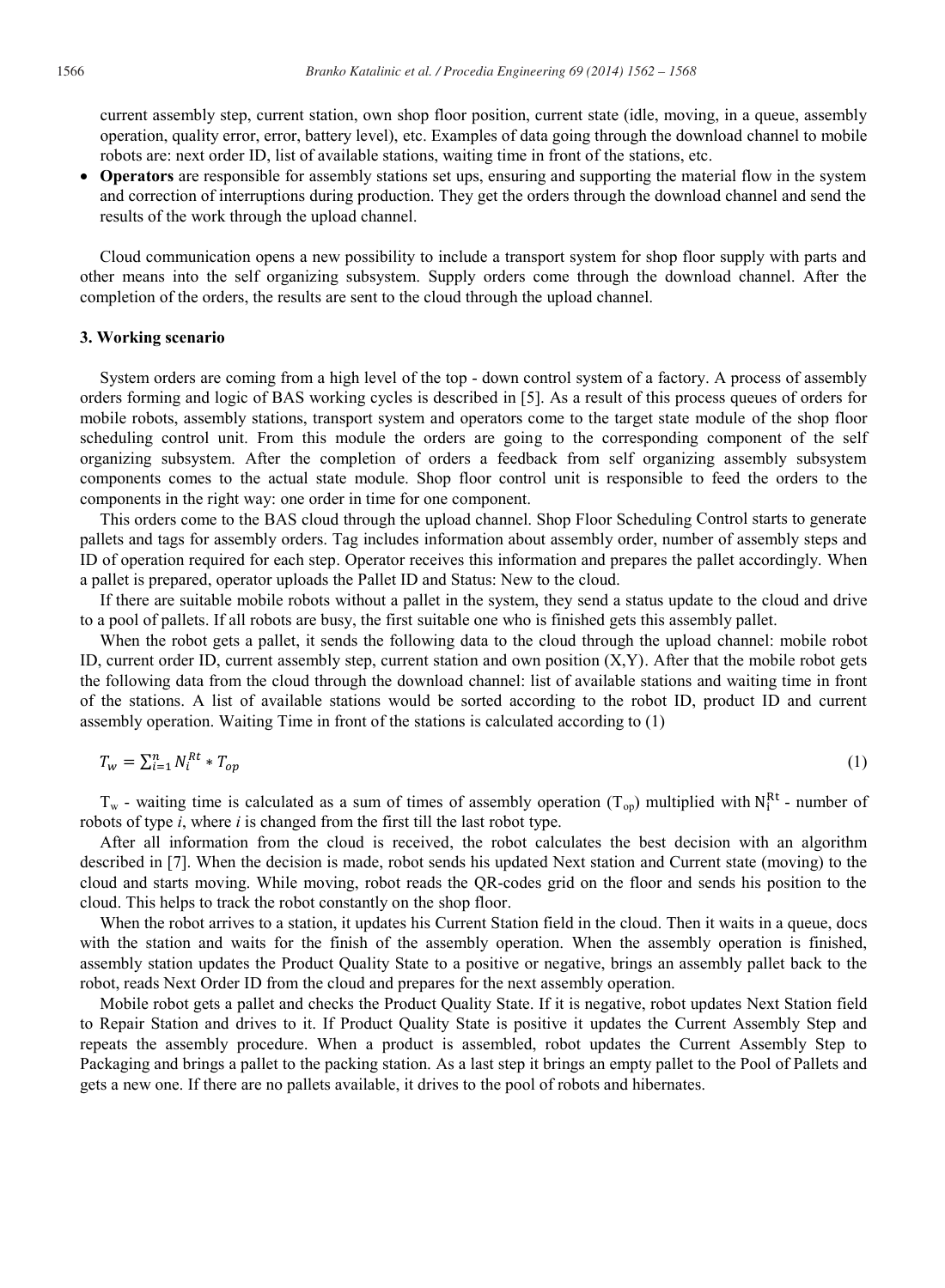#### **4. System Start and Finish**

Log data and history of production and states of BAS elements is very important for system functionality. BAS Cloud allows organizing this procedure in the following way.

Architecture of BAS Cloud includes an internal clock, which is used as a central clock in BAS. Every second BAS Cloud writes an integer number to its time cell in a special format (YYYY-MM-DD-HH-MM-SS). This timestamp is added, when any data in the cloud is changed. All the system states are stored in the cloud and at the beginning of a shift all the elements take the current system state from there. Cloud connects real shop-floor elements with the top-down control system, which performs virtual planning and gives target states. This opens an opportunity for real time re-planning and control of the whole production in all its phases. This feature is unique and absent in traditional assembly systems.

When a new element is introduced into the system, it will be included to the cloud automatically with its own ID number and a timestamp. After that, all the relevant system elements receive the information that a new BAS element (station, robot, operator) is introduced to the system. Removal of an element or switching off the system follows a similar scenario. Time and state of an element is saved to the cloud, and then an element hibernates.

# **5. Conclusion**

Implementation of cloud communication in a hybrid control structure of BAS is a logical result of the further development of flexible assembly systems. BAS Cloud is a communication interface between centralized control system based on the hierarchy and self-organizing control system based on the heterarchy. This concept brings a number of advantages, such as:

- Increased flexibility of interaction between subsystems from the point of view of time and workload
- Simple and standardized interface and communication channels between cloud and production facilities
- Possibility to include a transport system for shop floor supply into the self organizing subsystem
- Independent storage for complete data records about actual and past system states
- Independent and constantly updated time measurement system
- Fast and simple system set-up and shut-down

The future research will be focused on assigning functions, organization and responsibilities between BAS cloud, subordinating and self organizing subsystems. This would be realized through analysis and simulation of BAS working scenarios and algorithms.

#### **Acknowledgements**

This article was supported by Erasmus Mundus Multic Programme of European Union

### **References**

- [1] U.S. Bureau of Labor Statistics, Division of International Labor Comparisons "International Comparisons of Hourly Compensation Costs in Manufacturing", 1996-2011, Time Series Tables, available online ftp://ftp.bls.gov/pub/suppl/ichcc.ichccaesuppall.xls, accessed on: 2013-09- 30
- [2] Matt, D. T. Fast Configuration of Lean and Customer Driven Production Systems with Axiomatic Designed Production Module Templates. Proceedings of CIRP-ICME06 – International Conference on Intelligent Computation in Manufacturing Engineering, pp. 373-378, Ischia/Italy, July 2006
- [3] Matt, D. T. (Re-)Design to Agility using the Concept of Organisational Periodicity. Proceedings of CARV 2009 3rd International Conference on Changeable, Agile, Reconfigurable and Virtual Production, pp. 683-692, ISBN 978-3-8316-0933-8, Munich/Germany, October 2009
- [4] Mehrabi, M. G.; Ulsoy, A. G.; Koren, YReconfigurable manufacturing systems: Key to future manufacturing. Journal of Intelligent Manufacturing. Kluwer Academic Publishers, 11, pp. 403-419, .2000